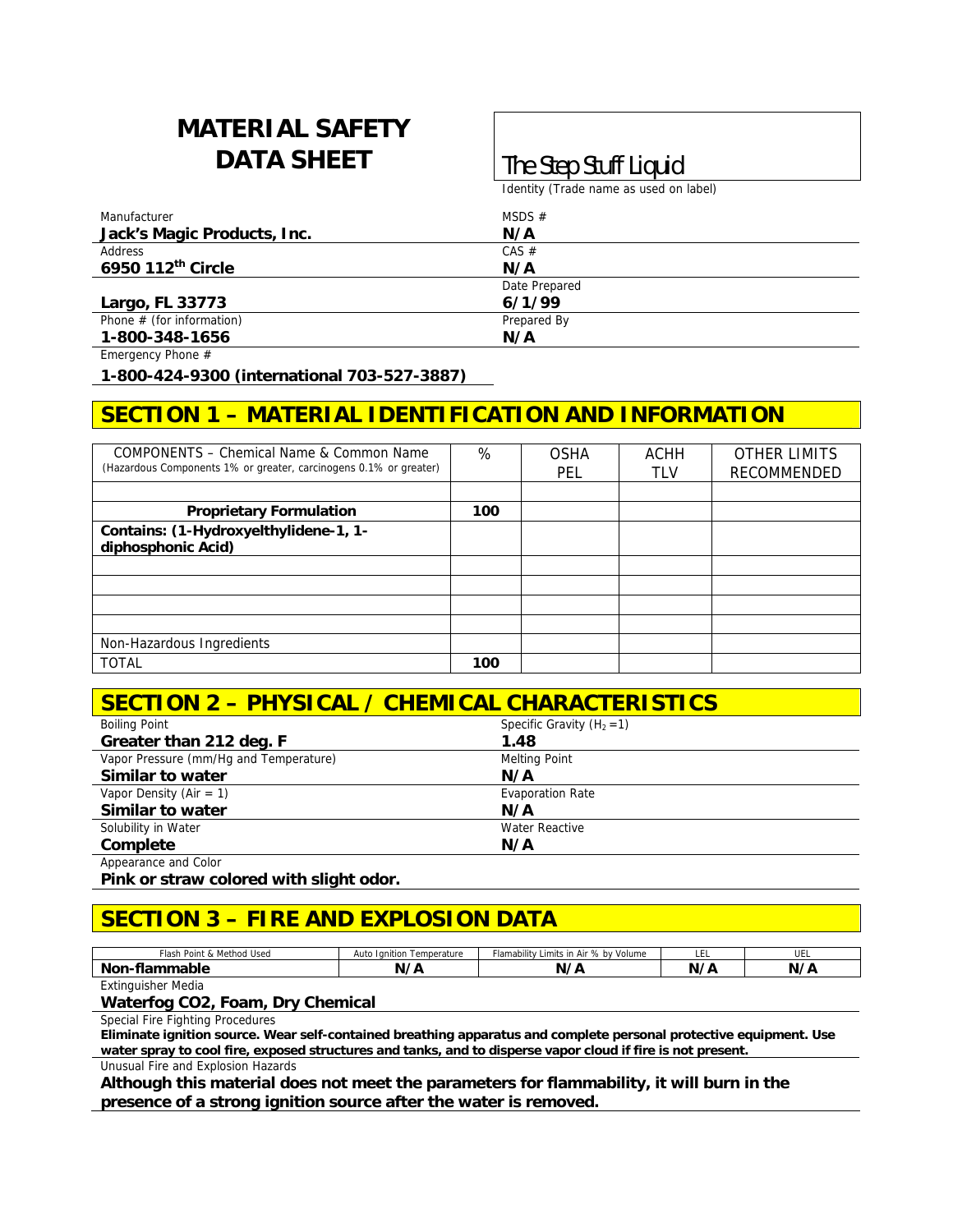#### **SECTION 4 – REACTIVITY HAZARD DATA**

| <b>Conditions to Avoid</b><br>Stability                                                                                                         |                           |
|-------------------------------------------------------------------------------------------------------------------------------------------------|---------------------------|
| $\boxtimes$ Stable<br>$\Box$ Unstable<br>Avoid contact with strong oxidizing agents.                                                            |                           |
| Incompatibility (Materials to Avoid)                                                                                                            |                           |
| <b>Oxidizers</b>                                                                                                                                |                           |
| Hazardous Decomposition Products                                                                                                                |                           |
| None known.                                                                                                                                     |                           |
| Hazardous Polymerization<br><b>Conditions to Avoid</b><br>$\boxtimes$ Will Not Occur                                                            |                           |
| $\Box$ May Occur<br>Avoid contact with strong oxidizing agents.                                                                                 |                           |
|                                                                                                                                                 |                           |
| <b>SECTION 5 - HEALTH HAZARD DATA</b>                                                                                                           |                           |
|                                                                                                                                                 |                           |
| Primary Routes of Entry<br>Carcinogen Listed In                                                                                                 |                           |
| $\boxtimes$ Inhalation<br>$\boxtimes$ Ingestion<br>$\Box$ NTP<br>Not Hazardous<br>Skin Absorption<br><b>IARC Monograph</b>                      | <b>OSHA</b><br>Not Listed |
|                                                                                                                                                 |                           |
| <b>Health Hazards</b>                                                                                                                           |                           |
| Acute: May cause skin and eye burns.                                                                                                            |                           |
| Chronic: None known.                                                                                                                            |                           |
| Signs and Symptoms of Exposure                                                                                                                  |                           |
| May cause skin and eye burns.                                                                                                                   |                           |
| Medical Conditions Generally Aggravated by Exposure                                                                                             |                           |
| None known.                                                                                                                                     |                           |
| <b>Emergency First Aid Procedures</b>                                                                                                           |                           |
| See below.                                                                                                                                      |                           |
| Eye Contact                                                                                                                                     |                           |
| Immediately flush eyes with plenty of water for at least 15 minutes. Hold eyelids open during washing. See a physician if<br>irritation occurs. |                           |
| <b>Skin Contact</b>                                                                                                                             |                           |
| Immediately flush skin with plenty of water while removing contaminated clothing and shoes. Thoroughly wash before                              |                           |
| reuse or discard. See a physician if irritation occurs.<br>Inhalation                                                                           |                           |
| Remove patient from contaminated area. Give oxygen if needed. See a physician if irritation of respiratory                                      |                           |
| tract occurs.                                                                                                                                   |                           |
| Ingestion                                                                                                                                       |                           |
| Do not induce vomiting. Drink a quart of water. (Do not give food to an unconscious person). Seek immediate                                     |                           |
| medical attention.                                                                                                                              |                           |
|                                                                                                                                                 |                           |

#### **SECTION 6 – CONTROL AND PROTECTIVE MEASURES**

| Respiratory Protection (Specific Type)                                                             |                         |                                                       |
|----------------------------------------------------------------------------------------------------|-------------------------|-------------------------------------------------------|
| None required for normal operations.                                                               |                         |                                                       |
| <b>Protective Gloves</b>                                                                           | Eye Protection          |                                                       |
| <b>Impervious gloves</b>                                                                           |                         | Splash-proof safety goggles.                          |
| Ventilation To Be Used                                                                             |                         |                                                       |
| Local Exhaust<br>Mechanical (general)                                                              | Special<br>$\mathbf{I}$ | $\boxtimes$ Other (specify): Normal room ventilation. |
| Other Protective Clothing and Equipment                                                            |                         |                                                       |
| Wear protective clothing to minimize skin contact and chemical resistant safety shoes.             |                         |                                                       |
| <b>Hygienic Work Practices</b>                                                                     |                         |                                                       |
| Do not get in eyes, on skin, or on clothing. Avoid breathing vapor and mist. Handle with due care. |                         |                                                       |
|                                                                                                    |                         |                                                       |

#### **SECTION 7 – PRECAUTIONS FOR SAFE HANDLING AND USE**

Steps to be taken of material is spilled or released

**Floor will become slippery. Use care. Wear splash-proof eye protection and impervious clothing. Contain spill with inert material (sand, earth, etc.) and transfer to separate containers for disposal.** 

Water Disposal Methods

**Dispose of in accordance with all applicable local, state and federal regulations. Empty contains retain vapor or product residue and can be dangerous.** 

Precautions to be taken in handling and storage

**Avoid contact with skin and eyes. Avoid contact with strong oxidizers. Keep out of reach of children.** 

Other Precautions and/or Special Hazards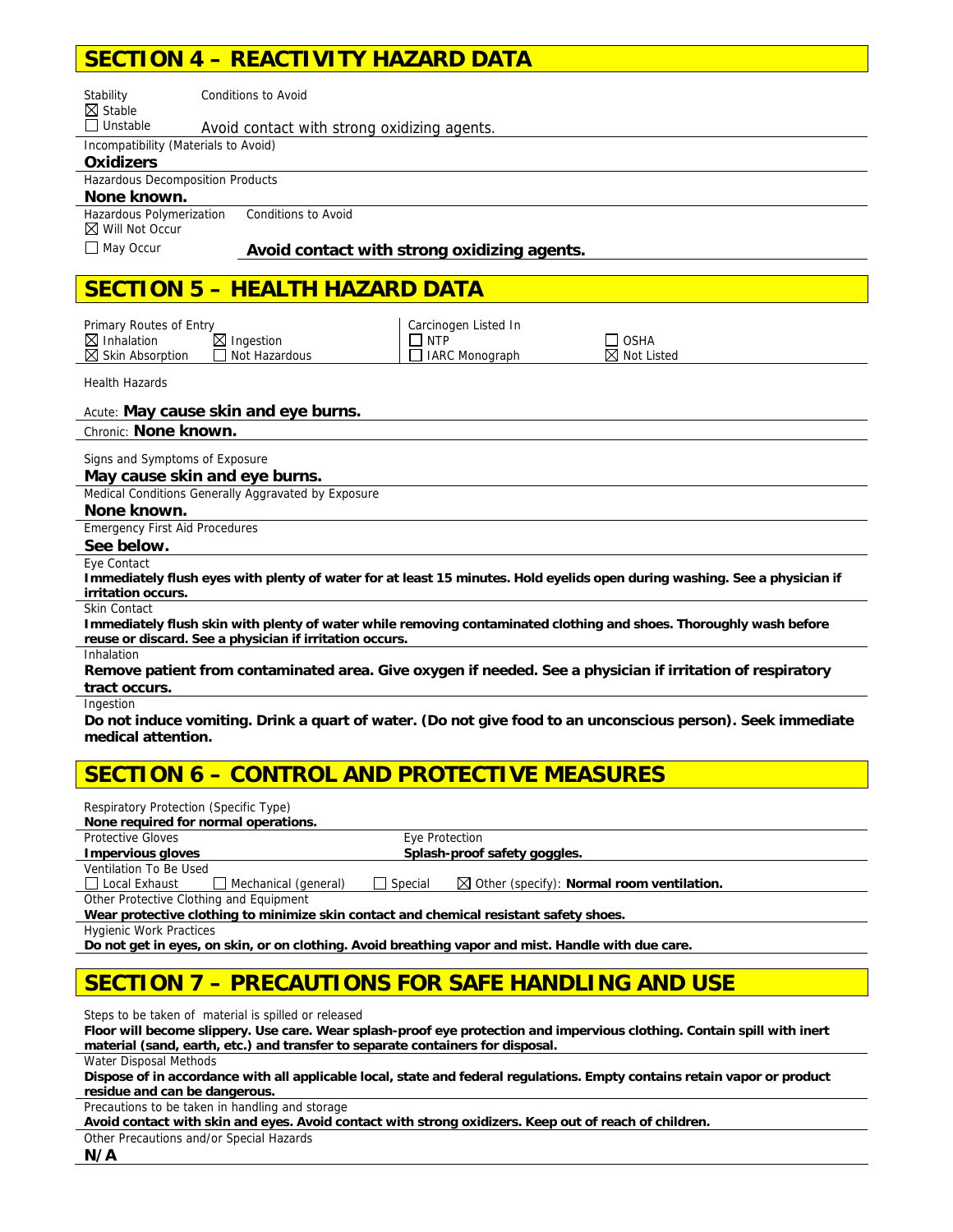# **MATERIAL SAFETY DATA SHEET The Step Stuff Powder**

Identity (Trade name as used on label)

| Manufacturer                | MSDS $#$      |
|-----------------------------|---------------|
| Jack's Magic Products, Inc. | N/A           |
| Address                     | CAS #         |
| 6950 112th Circle           | N/A           |
|                             | Date Prepared |
| Largo, FL 33773             | 6/1/99        |
| Phone $#$ (for information) | Prepared By   |
| 1-800-348-1656              | N/A           |

Emergency Phone #

**1-800-424-9300 (international 703-527-3887)** 

## **SECTION 1 – MATERIAL IDENTIFICATION AND INFORMATION**

| COMPONENTS – Chemical Name & Common Name<br>(Hazardous Components 1% or greater, carcinogens 0.1% or greater) | %   | <b>OSHA</b><br>PEL | ACHH<br><b>TLV</b> | <b>OTHER LIMITS</b><br>RECOMMENDED |
|---------------------------------------------------------------------------------------------------------------|-----|--------------------|--------------------|------------------------------------|
|                                                                                                               |     |                    |                    |                                    |
| <b>Proprietary Formulation</b>                                                                                | 100 |                    |                    |                                    |
| Contains:                                                                                                     |     |                    |                    |                                    |
|                                                                                                               |     |                    |                    |                                    |
|                                                                                                               |     |                    |                    |                                    |
|                                                                                                               |     |                    |                    |                                    |
|                                                                                                               |     |                    |                    |                                    |
| Non-Hazardous Ingredients                                                                                     |     |                    |                    |                                    |
| <b>TOTAL</b>                                                                                                  | 100 |                    |                    |                                    |

| <b>SECTION 2 - PHYSICAL / CHEMICAL CHARACTERISTICS</b> |                              |  |  |  |
|--------------------------------------------------------|------------------------------|--|--|--|
| <b>Boiling Point</b>                                   | Specific Gravity $(H_2 = 1)$ |  |  |  |
| N/A (material is solid)                                | N/A                          |  |  |  |
| Vapor Pressure (mm/Hq and Temperature)                 | <b>Melting Point</b>         |  |  |  |
| N/A                                                    | N/A                          |  |  |  |
| Vapor Density (Air = $1$ )                             | <b>Evaporation Rate</b>      |  |  |  |
| N/A                                                    | N/A                          |  |  |  |
| Solubility in Water                                    | Water Reactive               |  |  |  |
| At 25 deg. C: 14-16 q/100ml; Insoluble in most         | N/A                          |  |  |  |
| organic solvents.                                      |                              |  |  |  |
| Appearance and Color                                   |                              |  |  |  |

**White to off-white, odorless, crystalline powder** 

# **SECTION 3 – FIRE AND EXPLOSION DATA**

| Auto Ignition Temperature | Flamability Limits in Air % by Volume | LEL | UEL                                                                                           |
|---------------------------|---------------------------------------|-----|-----------------------------------------------------------------------------------------------|
| N/A                       | N/A                                   | N/A | N/A                                                                                           |
|                           |                                       |     |                                                                                               |
|                           |                                       |     |                                                                                               |
|                           |                                       |     |                                                                                               |
|                           |                                       |     |                                                                                               |
|                           |                                       |     |                                                                                               |
|                           |                                       |     |                                                                                               |
|                           |                                       |     |                                                                                               |
|                           |                                       |     | Nil or zero (Bureau of Mines Relative Explosion Hazard Rating) as dust. No explosion detected |